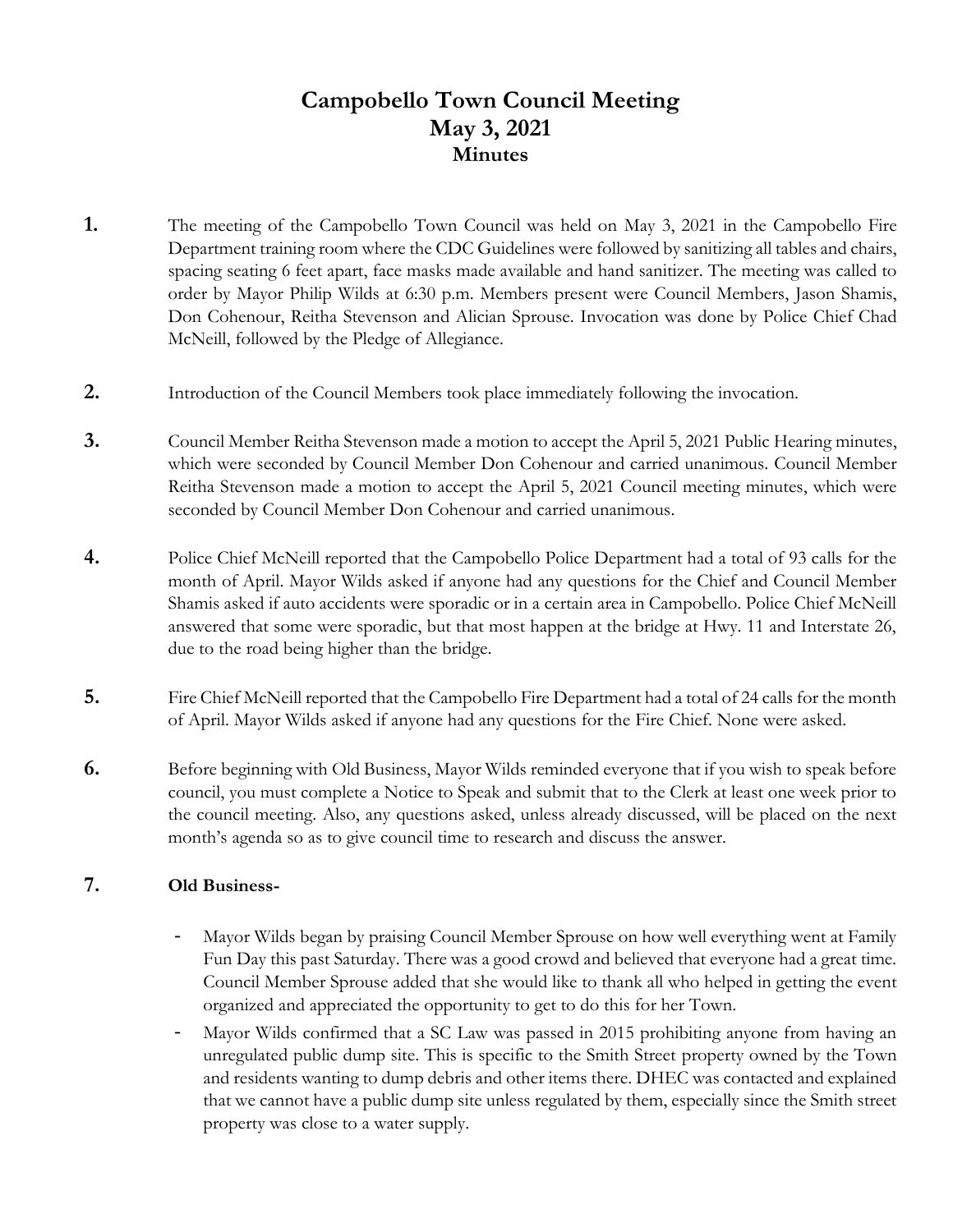- The drainage issues at Cane Creek have been an issue for residents living on Old Asheville Hwy. It has been researched and found that this would be the builder's responsibility since the road was already in place long before construction began and, therefore, falls under the responsibility of the builder (Enchanted Construction) to adhere to DHEC's standards/rules. As for the ditches needing to be dug deeper, Mayor Wilds said that we would be in touch with the homeowners on when either the County or the Town could begin working on that. Town resident Aaron Ash asked when they might expect the ditches to be cleared. Police Chief McNeill answered that it could be a few weeks. Mayor Wilds went on to address the issue of water draining into the Landrum High School dugouts. The school has asked the Town to help with the expense of getting 3 loads of dirt and a pallet of sod to help keep water from draining into the dugout due to the road having eroded away. Earthworks would be packing the dirt and placing the sod since they were also working on another area of the school. The Town only needed to help in the delivering of the dirt and with funding. Motion was made by Mayor Wilds to help Landrum High School with this project. Council Member Cohenour did not agree with this project as the high school was not in the Town's limits. Police Chief McNeill said the school was not, but the roadway was in the Town's limits. Council Member Stevenson asked if the dirt would help or just simply get washed away. She also suggested some sort of gravel or rocks. Mayor Wilds said that was the reason for the sod being put into place, so that it would help not wash away the dirt. Police Chief McNeill said that gravel/rocks would cause damage to cars that ran off of the road. Town resident Jeanne Wrist suggested a native plant or bush of some kind being planted to help. Mayor Wilds did not know of any kind of native plant that could be used to keep the water drainage away from the dugouts. Also, Police Chief McNeill that when the County bush hogs that it would just move down any native plants put in place. Town resident Lance Kaminer asked who would maintain the sod. Police Chief McNeill answered that the school would and that if the dirt and sod did not fix the problem, that it would be the school's responsibility to find another solution. Also, the school has not charged us for the removal of the dirt from the dugout. Mayor Wilds suggested that council ride by and view the problem area, discuss it and possibly vote on it via email. This issue will be placed on June's agenda per the Mayor.
- Mayor Wilds spoke on the feral cat problem plaguing the Police Department and surrounding homes. The Police Department has taken steps to trap some of the cats and have them spayed or neutered, but the problem is too great to continue. Spartanburg County's Animal Control was contacted, but they would only do the same as what we have done, only it would cost us rental fees on their traps and they would spay/neuter the cats and return them to the place they were picked up. Mayor Wilds did confirm that the Campobello Police Department has employed a Codes Enforcement Officer who will work on getting our buildings up to code, both business and residential, which should help with our cat problem, as if would take care of sealing up where the cats seek shelter and live. Town resident Wrist asked if this meant that the large openings at the back of the Dutch Plate would be sealed. Mayor Wilds said that he couldn't specifically remember the code section for that, but assure her that it would be part of the code enforcement. Ms. Wrist went on to say that the cats tend to frequent her house, often times spraying her porch and that she would be glad for the problem to be solved.

#### **8. New Business-**

- A second reading of Business License Ordinance 8.501.3 was read by Council Member Cohenour. Afterwards, Council Member Cohenour made a Motion to accept the second reading of this Ordinance 8.501.3, which was seconded by Council Member Stevenson and carried unanimous.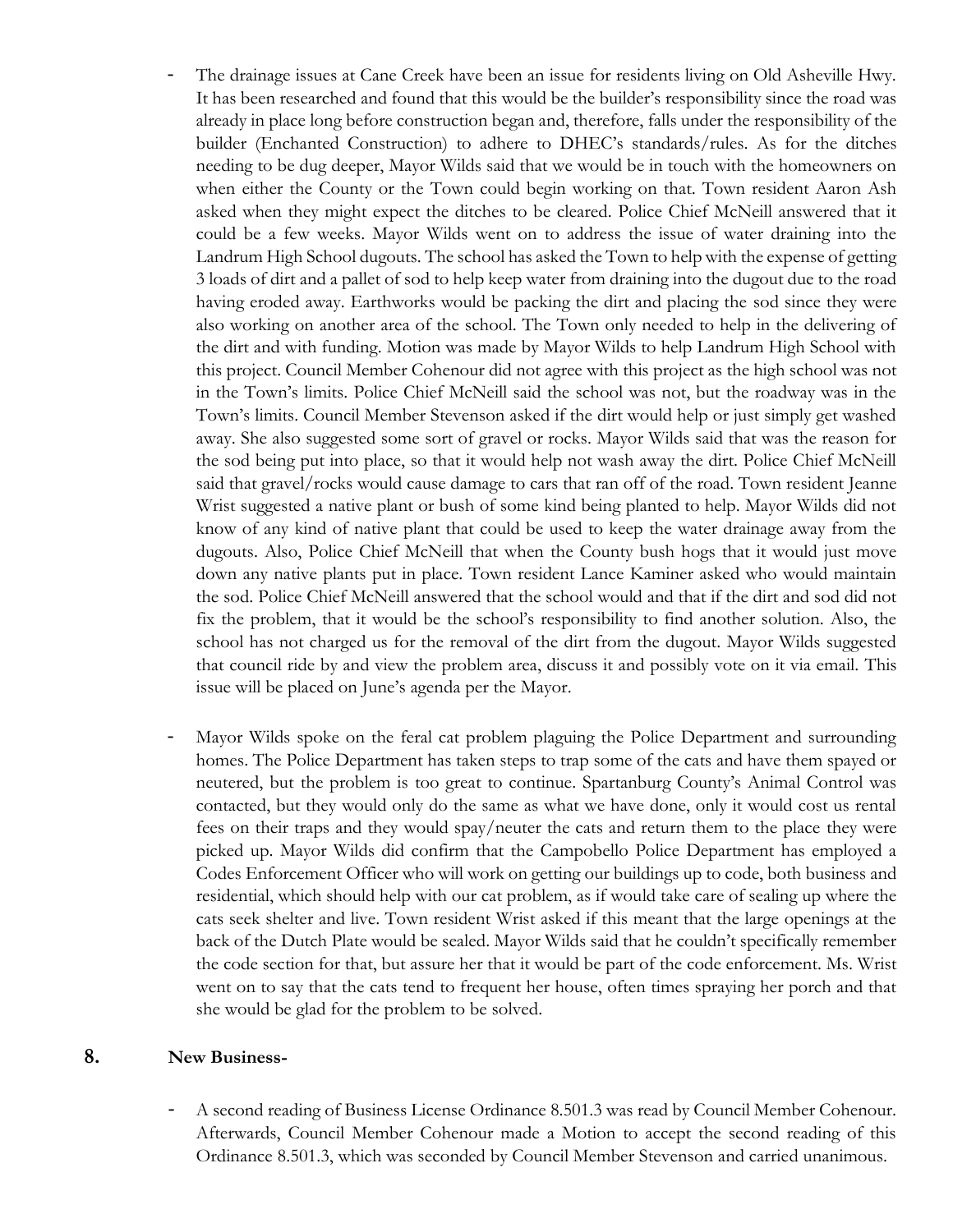- Mayor Wilds explained to council that they had been given an Employee Handbook for their review. This will be placed on June's Agenda for discussion and a possible vote.
- Mayor Wilds informed council that former Fire Chief William "Ed" McNeill's name needed to be removed from all bank accounts, bank cards, credit cards and/or any other financial institution that he was given access. The name of the current Fire Chief, Brandon McNeill, needed to be added to any and all bank accounts, credit unions, bank cards, credit cards and/or any other financial institution that the former Fire Chief was listed upon. Motion was made by Council Member Cohenour that former Fire Chief William "Ed" McNeill's name be removed from all bank accounts, credit unions, bank cards, credit cards and/or any other financial institution of the Town of Campobello and Campobello Fire Department and that Fire Chief Brandon McNeill's name be added to all of the aforementioned financial institutions, including, but not limited to, bank cards, credit cards and credit unions. The Motion was seconded by Council Member Jason Shamis and carried unanimous.
- Clerk Hyder brought to council's attention that at the time of the passing of former Fire Chief Ed McNeill, that it was noticed that a need for the Assistant Fire Chief, Brian Gosnell, to have a bank card for necessary purchases in the absence of the Fire Chief. The credit card limit would be the same as all other bank cards with First Citizens and that the Assistant Chief would be solely responsible for any purchases made with this card and provide all receipts to the Clerk. Motion was made by Council Member Cohenour for a First Citizens bank card to be provided to Assistant Fire Chief, Brian Gosnell, which was seconded by Council Member Sprouse and carried unanimous.
- Mayor Wilds asked council about the email they were sent by Fire Chief McNeill regarding the need for a new vehicle for the Fire Department. All of council answered in the affirmative. Motion was made by Council Member Cohenour that the Fire Department be approved to purchase the new vehicle, which was seconded by Council Member Sprouse and carried unanimous.
- Gary Brothers and Cal Evans of Past Prime Partners submitted a request to speak before council in regards to their plans for the brick building located at 105 N. Main Street in Campobello. By way of history, the building had been an old mercantile store and bank. Their plans would include inquiring assistance from the State and Federal Government to gain any historic tax credit assistance. They have submitted the proper paperwork/application for this and will inform the town the outcome of such. Whether or not they are success, they plan to proceed with getting the building up to code and want to construct 4 apartments upstairs and 2 apartments downstairs with the front of the building being designated for stores. They have had the building inspected and as far as the shape of the building, the walls are sound and are supportive. They would like to maintain the integrity of the exterior of the building and repair/upgrade the windows presently in place in an effort to maintain its historic appeal. The brick has a good rating, but there are spots that would need repair. Replacing the roof will be their largest expense. There hope is to acquire the house beside it at 203 N. Main Street, in an effort to gain parking for their building. They have not made any progress on being able to reach the owners of this house. Also, the need for sewer exists as a septic system simply will not suffice. In the past, they have acted as a public utility in another State to help get a sewer system up and running, but have no desire to do that now. Council Member Shamis asked how big the apartments would be. Mr. Brothers answered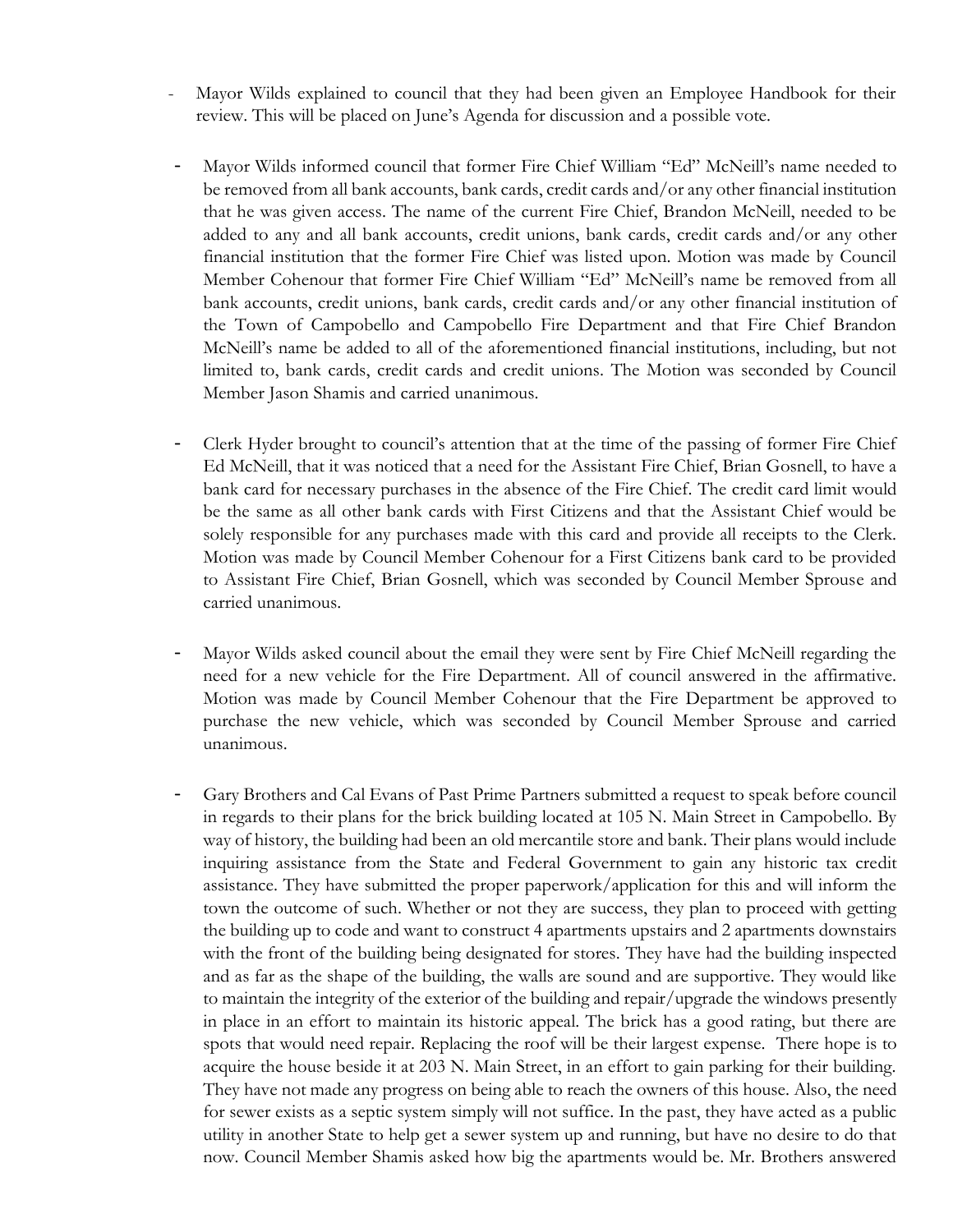that they would be somewhere in the neighborhood of 1400 sq. ft each for a total of 5600 sq. ft. as a whole. They understand that certain things inside the building would need to remain in order to keep the historic aspect of the building, which could take up some space. There is an old freight elevator inside. Council Member Shamis asked how many parking spots did they believe they could gain from obtaining 203 N. Main St. Mr. Brothers answered 20-30 spots. Mayor Wilds commented that the problem for current businesses in the Town was parking and sewer. Town resident Owenby exclaimed that he has experience in environmental issues and suggested that piping be brought in and to get DHEC's approval on a sewer plant package. Police Chief McNeill said that in his contact with Spartanburg Water and the Inman Water District, it is suggested that we go to Appalachian Council of Government (ACOG) for help with the sewer issue. Campobello resident Sweeney asked if whether or not Past Prime Partners was dependent upon getting the historic tax credit assistance. Mr. Brothers answered in the negative. Council Member Cohenour mentioned that the revamping of Hwy 357 right at the corner of Asheville Hwy would begin sometime this year. This project would straighten up the intersection to align it with Depot Street and provide a turning lane which may help protect the corner of their building from the large trucks that have to make turns at the intersection. Mr. Brother said they are aware of the project to fix the intersection. Town resident Kaminer asked how far down Hwy. 357 would the project go. Police Chief McNeill said it would start at the corner of the first brick house on Hwy. 357. Mr. Kaminer also asked if Past Prime Partners had reached out to any shops or restaurants for the building. Mr. Brothers answered in the negative as it is too premature to do so. Mr. Brothers showed his gratitude to the Town Clerk and Police Department for their help in getting him information when requested and for looking after the building. The previous owner did not have insurance on the building, but he confirmed that they have obtained insurance. Cal Evans asked if the moratorium in place would affect their progress. Council Member Shamis answered in the negative, that it would not affect them. Mayor Wilds said that before becoming Mayor that he had always wanted to see this particular building restored. He also said that the town once looking to getting natural gas, but there was not enough interest. However, he believes that sewer is something that needs to be investigated further. Town resident Wrist expressed her dislike with a sewer, saying that the cost would be too high for the citizens and that we would even be charged for waste water, which would possibly double a person's water bill. Mr. Brothers said that his experience with sewer in Landrum was that the tap on fee was \$3,000 - \$5,000 per home and that the expense is one that would be recovered over time. Their objective is to be realistic and fair and looking out for the Town. They would like to be able to have a sewer engineer come talk at a council meeting to answer questions such as how much land would be needed, how many people would it need to serve. Mr. Brothers believe that if the Town had any land it could offer, that it would put the Town that much further ahead in getting a sewer system. Mayor Wilds asked that the get in touch with an engineer and coordinate it with the Town Clerk as to when everyone is available. In the meantime, the Town will try to help with contacting the owners of the house at 203 N. Main St.

## **9. Other Business-**

- Council Member Jason Shamis updated everyone regarding the Planning & Zoning Committee. He will be meeting with a representative from ACOG on May  $17<sup>th</sup>$  and will hold off having any planning and zoning meetings until further notice.